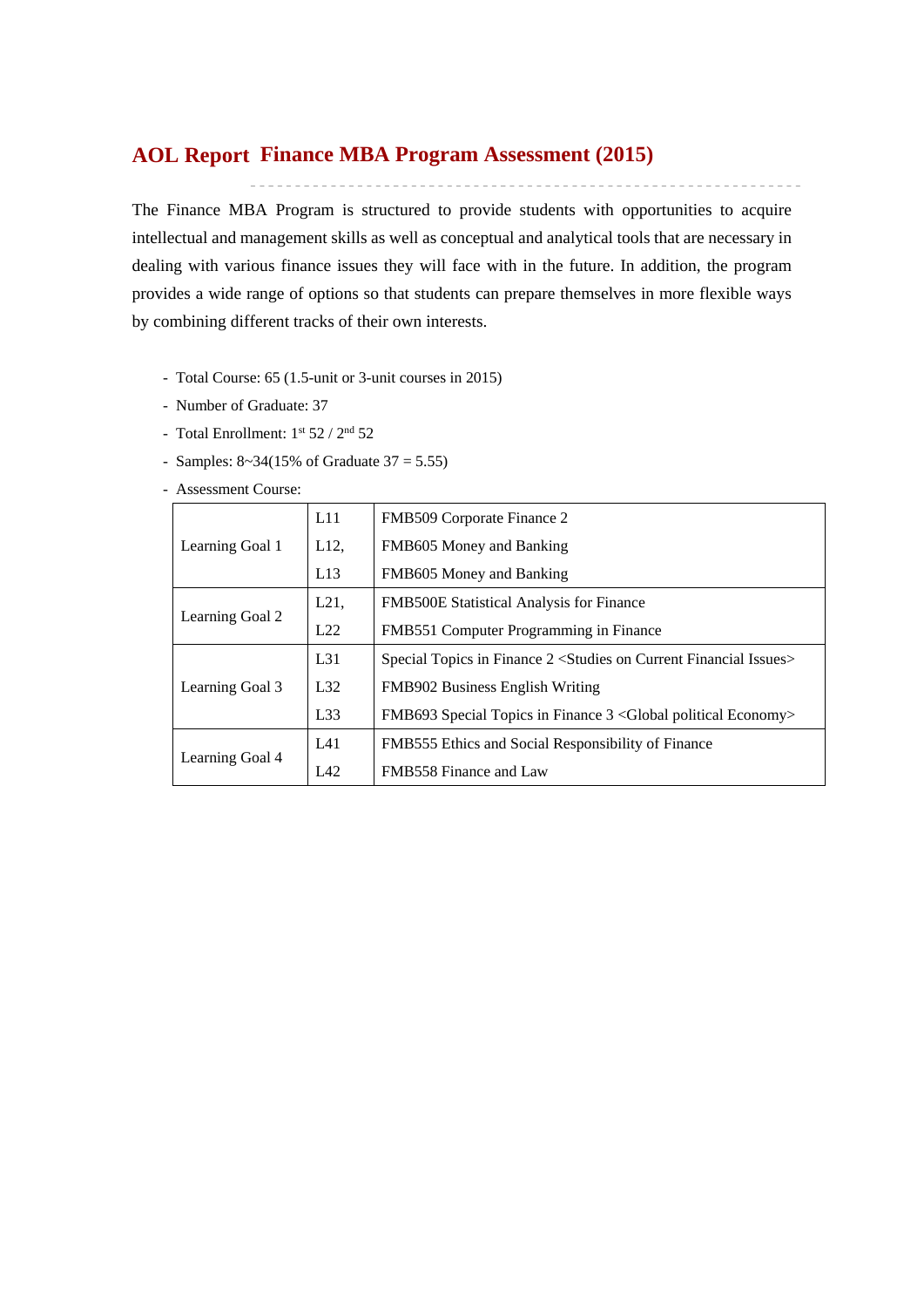### *Outline of assessment*

 Overall, the students of the finance MBA program successfully meet expectations. L1, L2, L3, and L4 have the average scores of 2.41, 2.26, 2.81, and 2.44 respectively. All traits except two have the score above 2, which means students achieved really successful learning goals. The highest average score among traits for assessing learning objectives is 3.00 for L42-T1, 'Importance'. The 2 lowest scored traits are L21-T3 and L21-T4, 'Application of quantitative tools for research' and 'Consistent conclusions'. These traits scores 1.56 and 1.78 respectively, which is below the criterion. Except these two traits, students have approached the expected level successfully

 Among 4 big learning goals, the 'Global Perspective' gets the highest average score. All traits for the 'Global Perspective' are displaying high score above 2.75. Especially, no one failed to meet the expectation in any trait of this learning goal.

 On the other hand, students had difficulty in 'Analytical Thinking', especially for 'application of quantitative tools for research' and 'consistent conclusions'. It seems strange that students fails to meet the expectation for L21-T3 but L22-T2 scores high, 2.85 because both traits evaluate the ability of students for applying quantitative tools. It could be the reason of this situation that most students who took FMB500E (for L21) are mostly foreign students from KOICA and the others in FMB551 are not. We could conclude that KOICA students had hard time getting used to computer programming because of the lack of basic understanding of computer programming, from the fact that they understood logic and concepts fairly well. FMBA program could provide more basic computer programming course dealing with very basic computer programming for those who haven't learned any computer language.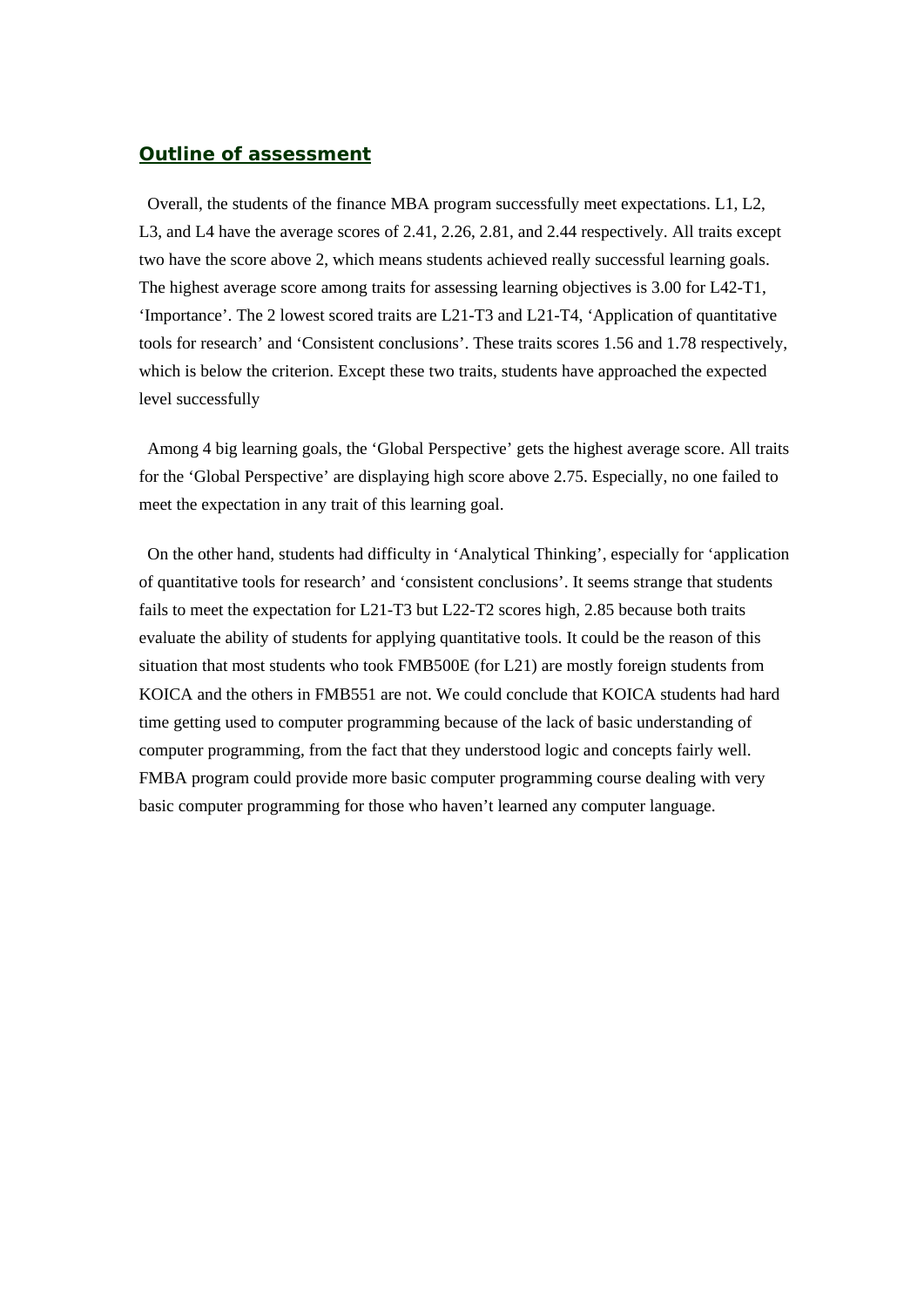## *Overview of assessment*

| <b>Finance-MBA Program Assessment: Learning Goal 1</b>                                                                                                                                                                                                                                                                             |                                       |                                                                           |  |  |  |  |  |  |  |
|------------------------------------------------------------------------------------------------------------------------------------------------------------------------------------------------------------------------------------------------------------------------------------------------------------------------------------|---------------------------------------|---------------------------------------------------------------------------|--|--|--|--|--|--|--|
| Our graduates will be effective communicators.                                                                                                                                                                                                                                                                                     |                                       |                                                                           |  |  |  |  |  |  |  |
| <b>Learning Objective</b>                                                                                                                                                                                                                                                                                                          | <b>Sample</b>                         | <b>Methods</b>                                                            |  |  |  |  |  |  |  |
| (L11) Our student will produce professional<br>business or academic documents.<br>(L12) Our students will deliver effective                                                                                                                                                                                                        | Student enrolled in<br>FMB605 (N=19), | - (L11) Term paper evaluation<br>by faculty<br>- (L12) Class presentation |  |  |  |  |  |  |  |
| presentation accompanied with proper media<br>technology.<br>(L13) Our students will demonstrate effective<br>interpersonal communication in a team setting.                                                                                                                                                                       | FMB504 (N=23),<br>$FMB504 (N=18)$     | evaluation by faculty<br>- (L13) Course-embedded<br>survey                |  |  |  |  |  |  |  |
| Finding<br>- The average scores for L11, L12 and L13 are 2.44, 2.20 and 2.60, respectively<br>* 1 (Fails to Meet Expectations) 2 (Meets Expectations) 3 (Exceed Expectations)                                                                                                                                                      |                                       |                                                                           |  |  |  |  |  |  |  |
| - L11, L12, L13 meet expectations successfully.<br>- The average scores for L12-T1, and L12-T4 are slightly lower than others.<br>- 21.7% (5/23) of students could not meet expectations for the L12-T2, 'Quality of slides'. This<br>trait evaluates the ability of making readable slides, the appropriate number of slides, and |                                       |                                                                           |  |  |  |  |  |  |  |

imaginative slides. Students tried to structure neat and readable slides with appropriate length, but they need to spend more intention to a flow of overall presentation to make it smooth.

- They know how to produce professional business document with well-designed structure.

- The presentation skills are satisfactory, but the organization and mannerism are yet to be improved.

- Most of students demonstrated effective interpersonal communication with their team member.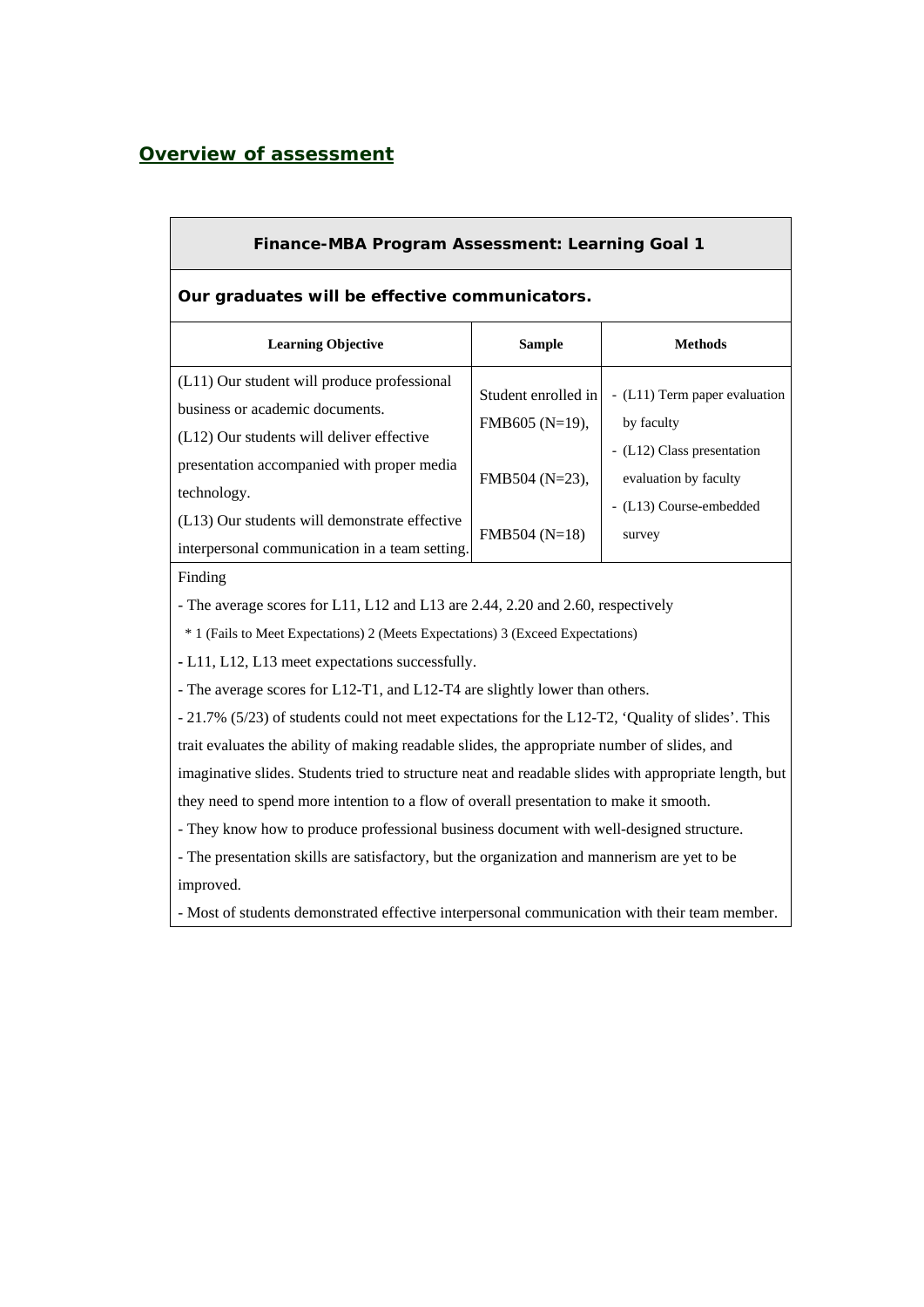#### **Finance-MBA Program Assessment: Learning Goal 2**

### **Our graduates will command analytical thinking in solving complex financial decision making problems.**

| <b>Learning Objective</b>                      | <b>Sample</b>       | <b>Methods</b>                |
|------------------------------------------------|---------------------|-------------------------------|
| (L21) Our student will have basic quantitative | Student enrolled in | - (L21) Test evaluation by    |
| skills for research.                           | $FMB612(N=18)$      | faculty                       |
| (L22) Our students will use appropriate        |                     |                               |
| quantitative analytical techniques to identify | $FMB505 (N=34)$     | - (L22) Assignment evaluation |
| problems in finance and develop a solution.    |                     | by faculty                    |

Findings

- The average score for L21 and L22 are 1.94 and 2.58.

\* 1 (Fails to Meet Expectations) 2 (Meets Expectations) 3 (Exceed Expectations)

**-** L21 almost meet expectations barely and L22 meets expectation successfully.

- There are several students who are poor in traits, L21-T2, L21-T3, L21-T4, L22-T1, and L22-T5 here.

- Especially L21-T3, application of quantitative tools for research, is the poorest traits which

students haven't achieved. Over sixty percent of students had hard time to use the quantitative analysis tools, concepts, and techniques which they learned in class.

- From the fact that, almost every student who gets 1 in T2 and T4 finally gets 1 in T3, these two traits should be improved beforehand to successfully makeup the trait, T3.

- As all traits in L22 marks in the range from 2.32 to 2.85, all students apparently seem to be able to use appropriate quantitative analytical techniques for the problems in finance.

- With the above results, although they could apply analytical techniques for solving financial

problems, they still need to spend more time to supplement general basic quantitative skills.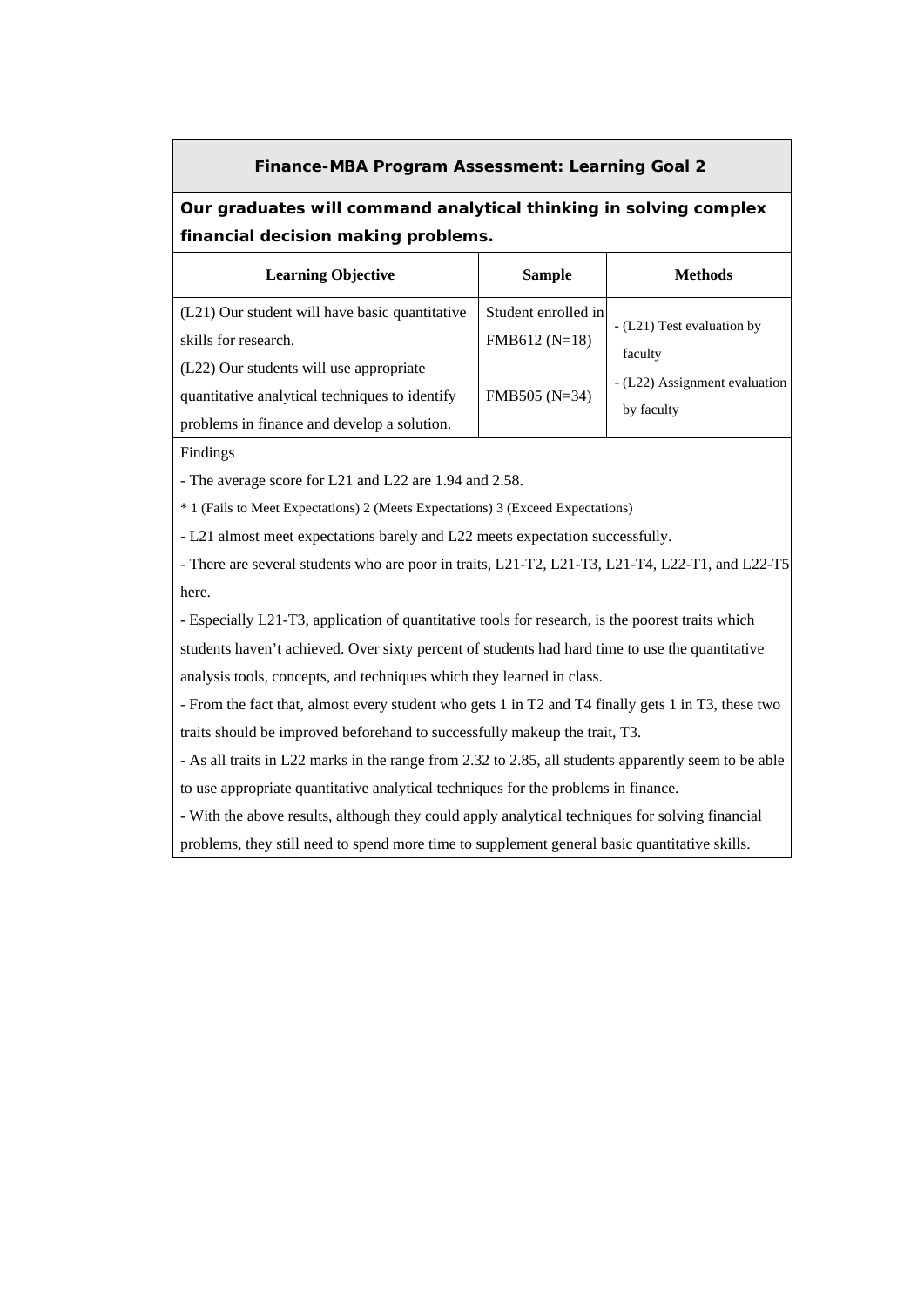### **Finance-MBA Program Assessment: Learning Goal 3**

### **Our graduates will have a global perspective.**

| <b>Learning Objective</b>                    | <b>Sample</b>       | Methods                    |
|----------------------------------------------|---------------------|----------------------------|
| (L31) Our student will understand global     | Student enrolled in | - (L31) Course-embedded    |
| business issues and relate current issues to | $FIN689(N=13)$ ,    | survey                     |
| emerging business opportunities.             |                     |                            |
| (L32) Our students will have command of      |                     | - (L32) OPI, term project  |
| business English or other language of global | $FMB902 (N=8)$ ,    | presentation evaluation by |
| financial markets.                           |                     | faculty                    |
| (L33) Our students will be able to network   |                     | - (L33) Course-embedded    |
| and collaborate with global finance leaders. | $FIN689 (N=23)$     | survey                     |

Finding

- The average scores for L31, L32 and L33 are 2.85, 2.79, and 2.78, respectively

\* 1 (Fails to Meet Expectations) 2 (Meets Expectations) 3 (Exceed Expectations)

**-** L31, L32 and L33 almost exceeded expectations.

- There were no students who have hard time understanding global business issues and relating current issues to emerging opportunities, having a command of business English or other languages of global financial markets, or networking and collaborating with global business leaders.

- As the result of L3 shows, Finance MBA students can use business English freely and moreover they could extend their verbal ability to understand global business issues and to network and collaborate with global leaders. This result implies that OPI level test (Official business English speaking capability test) and project presentation worked very well.

- From the details of result that almost everyone who scores 2 in L33-T1 also checks 2 in L33-T2, FMBA program should have focused more to students who feel the lack of overall deficiency.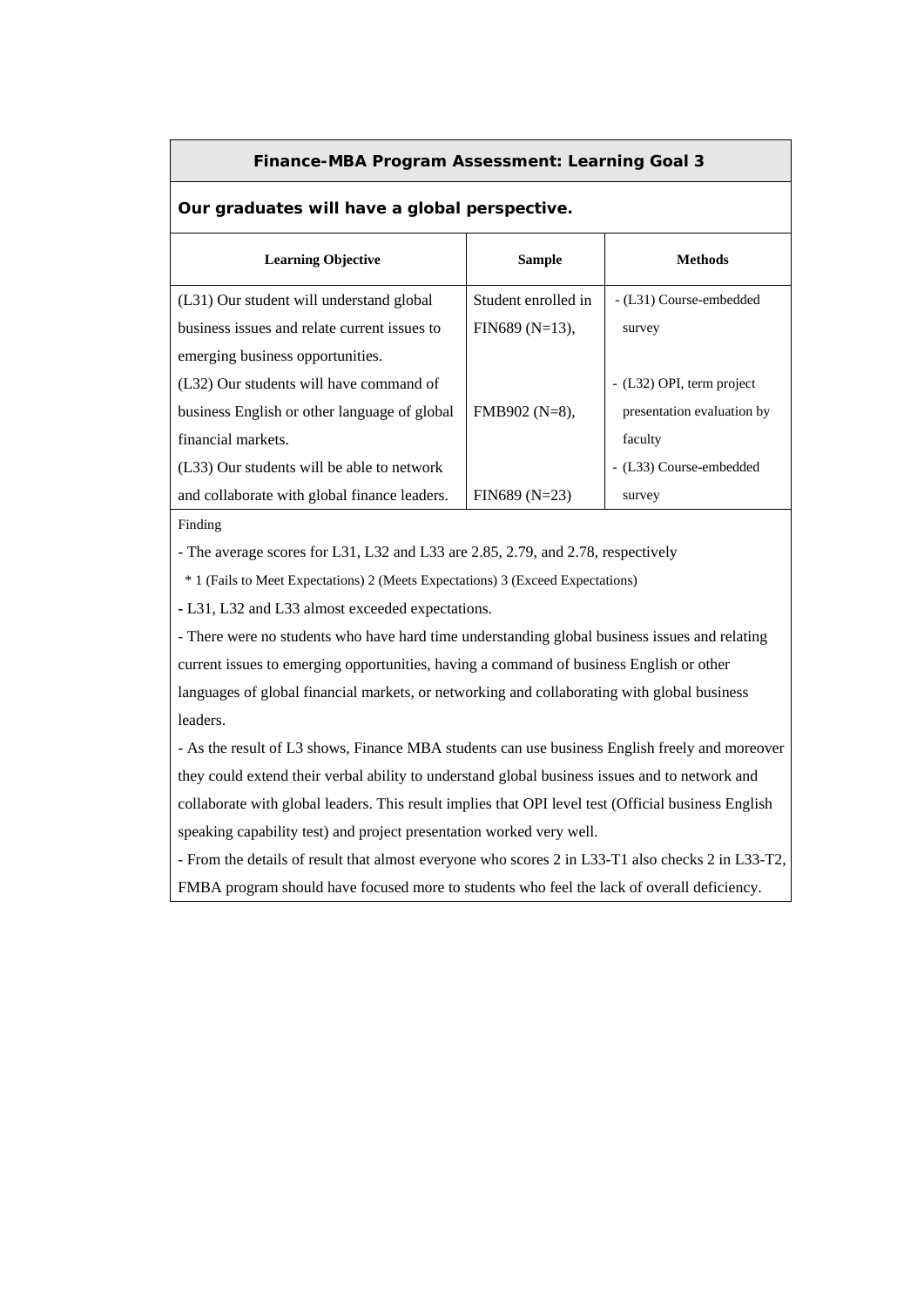### **Finance-MBA Program Assessment: Learning Goal 4**

**Our graduates will understand the gravity of ethical behavior and corporate social responsibility.** 

| <b>Learning Objective</b>                                                                                                                                                                                                                                   | <b>Sample</b>                                         | <b>Methods</b>                                                                                                           |
|-------------------------------------------------------------------------------------------------------------------------------------------------------------------------------------------------------------------------------------------------------------|-------------------------------------------------------|--------------------------------------------------------------------------------------------------------------------------|
| (L41) Our student will identify<br>ethical issues in financial services<br>industry and be able to recognize and<br>evaluate alternative courses of action.<br>(L42) Our students will know the<br>professional code of conduct within<br>their discipline. | Student enrolled in<br>FMB558 (N=41)<br>$FMB558(N=8)$ | (L41) Class presentation and test<br>evaluation by faculty<br>(L42) Class presentation and test<br>evaluation by faculty |

Finding

- The average scores for L41 and L42 are 2.26 and 2.63, respectively.

\* 1 (Fails to Meet Expectations) 2 (Meets Expectations) 3 (Exceed Expectations)

**-** It is quite noticeable that who fails to meet expectation for one trait in L41 also tends to fail the other trait in L41, which means total 17 ones comes from 9 students.

**-** L42 meets the expectation successfully.

- Notably, every student was evaluated as '3' meaning that they have fully appreciated the importance of keeping professional code of conduct.

- FMBA should provide more supportive understanding of general ethical behavior and corporate social responsibility for those who gets barely no understanding.

- It is desirable to have more students to take the class dealing with the professional code of conduct because seemingly the small number of students (8 of 52) are taking a class currently.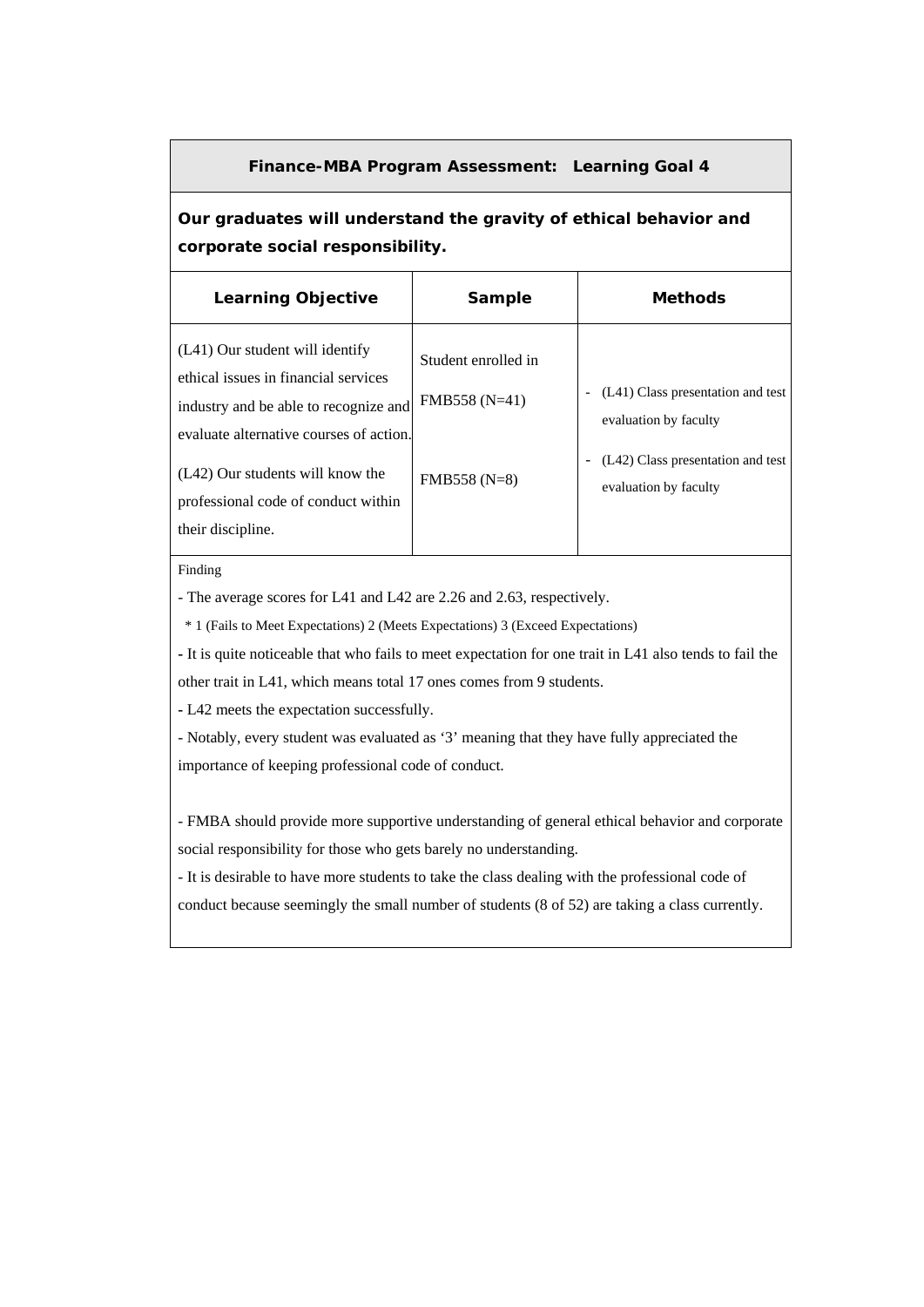# *Data Analysis and Results*

|                | Assessment Learning Goal L1 |                |                |                |                |                |                |                |      |                |                |                |                |                |              |                |                |                |
|----------------|-----------------------------|----------------|----------------|----------------|----------------|----------------|----------------|----------------|------|----------------|----------------|----------------|----------------|----------------|--------------|----------------|----------------|----------------|
|                | L11(FMB509E)                |                |                |                |                |                | L12(FMB605)    |                |      |                | L13(FMB605)    |                |                |                |              |                |                |                |
|                | T1                          | T <sub>2</sub> | T <sub>3</sub> | T <sub>4</sub> | T <sub>5</sub> | T <sub>6</sub> | T <sub>7</sub> | T <sub>8</sub> | T1   | T <sub>2</sub> | T <sub>3</sub> | T <sub>4</sub> | T <sub>5</sub> | T <sub>6</sub> | T1           | T <sub>2</sub> | T <sub>3</sub> | T <sub>4</sub> |
| $\mathbf{1}$   | 8                           | $\mathbf 0$    | $\mathbf 0$    | $\mathbf{0}$   | 0              | $\mathbf 0$    | $\mathbf{0}$   | $\mathbf 0$    | 4    | 5              | 2              | 3              | $\mathbf{1}$   | $\mathbf{1}$   | $\mathbf{0}$ | 0              |                | $\mathbf 0$    |
| 2              | 15                          | 10             | 10             | 12             | 12             | 14             | 5              | $\overline{7}$ | 13   | 9              | 16             | 16             | 13             | 12             | 11           | 4              | 7              | 5              |
| $\overline{3}$ | 4                           | 9              | 9              | 7              | 7              | 5              | 14             | 12             | 6    | 9              | 5              | 4              | 9              | 10             | $7^{\circ}$  | 14             | 10             | 13             |
| N              | 19                          | 19             | 19             | 19             | 19             | 19             | 19             | 19             | 23   | 23             | 23             | 23             | 23             | 23             | 18           | 18             | 18             | 18             |
| Avg            | 2.21                        | 2.47           | 2.47           | 2.37           | 2.37           | 2.26           | 2.74           | 2.63           | 2.09 | 2.17           | 2.13           | 2.04           | 2.35           | 2.39           | 2.39         | 2.78           | 2.50           | 2.72           |
| Avg_t          | 2.44                        |                |                |                |                |                |                |                | 2.20 |                |                |                |                | 2.60           |              |                |                |                |

\* Criteria: 1 (Fails to Meet Expectations) 2 (Meets Expectations) 3 (Exceeds Expectations)

| Student          |                |                |                |                | L11            |                |                |                |
|------------------|----------------|----------------|----------------|----------------|----------------|----------------|----------------|----------------|
| No.              | T1             | T2             | T <sub>3</sub> | T <sub>4</sub> | T <sub>5</sub> | T <sub>6</sub> | T7             | T <sub>8</sub> |
| $\mathbf{1}$     | $\overline{2}$ | $\overline{2}$ | $\overline{2}$ | $\overline{2}$ | $\overline{2}$ | $\overline{2}$ | 3              | 3              |
| $\overline{2}$   | $\overline{2}$ | $\overline{2}$ | $\overline{2}$ | $\overline{2}$ | 3              | $\overline{2}$ | $\overline{2}$ | $\overline{2}$ |
| 3                | $\overline{2}$ | $\overline{2}$ | $\mathbf{3}$   | $\mathbf{3}$   | 3              | $\overline{2}$ | $\mathbf{3}$   | 3              |
| 4                | $\overline{2}$ | $\overline{2}$ | $\mathbf{3}$   | $\mathbf{3}$   | $\overline{2}$ | 3              | 3              | 3              |
| 5                | $\overline{2}$ | $\mathbf{3}$   | $\overline{3}$ | $\overline{3}$ | 3              | 3              | 3              | $\mathbf{3}$   |
| $6\,$            | $\mathsf{3}$   | 3              | $\mathsf{3}$   | $\mathsf{3}$   | 3              | 3              | 3              | $\mathsf 3$    |
| $\,7$            | $\overline{2}$ | $\overline{2}$ | $\overline{2}$ | $\overline{2}$ | $\overline{2}$ | $\overline{2}$ | $\overline{2}$ | $\overline{2}$ |
| 8                | $\overline{2}$ | $\overline{2}$ | $\overline{2}$ | $\overline{2}$ | $\overline{2}$ | $\overline{3}$ | $\overline{2}$ | $\overline{2}$ |
| $\boldsymbol{9}$ | $\overline{3}$ | $\mathsf{3}$   | $\overline{3}$ | $\overline{3}$ | $\overline{3}$ | $\overline{2}$ | $\mathsf{3}$   | $\overline{3}$ |
| 10               | $\overline{2}$ | $\mathsf{3}$   | $\overline{3}$ | $\overline{2}$ | $\overline{2}$ | $\overline{2}$ | $\mathsf{3}$   | $\overline{2}$ |
| 11               | $\overline{2}$ | $\mathbf{3}$   | $\overline{2}$ | $\overline{2}$ | $\overline{2}$ | $\overline{2}$ | $\mathbf{3}$   | $\overline{3}$ |
| 12               | $\overline{2}$ | $\overline{2}$ | $\mathbf{3}$   | $\overline{2}$ | $\overline{2}$ | $\overline{2}$ | $\mathsf{3}$   | $\overline{3}$ |
| 13               | $\overline{2}$ | $\mathsf{3}$   | $\overline{2}$ | $\overline{2}$ | $\overline{2}$ | $\overline{2}$ | $\overline{2}$ | $\overline{2}$ |
| 14               | $\overline{3}$ | $\mathsf{3}$   | $\overline{3}$ | $\overline{2}$ | $\overline{3}$ | $\mathbf{3}$   | $\mathbf{3}$   | $\overline{3}$ |
| 15               | $\overline{2}$ | $\overline{2}$ | 2              | $\overline{2}$ | $\overline{2}$ | 2              | $\mathbf{3}$   | $\overline{2}$ |
| 16               | $\overline{2}$ | $\overline{2}$ | $\overline{2}$ | $\overline{2}$ | $\overline{2}$ | $\overline{2}$ | $\overline{2}$ | $\overline{3}$ |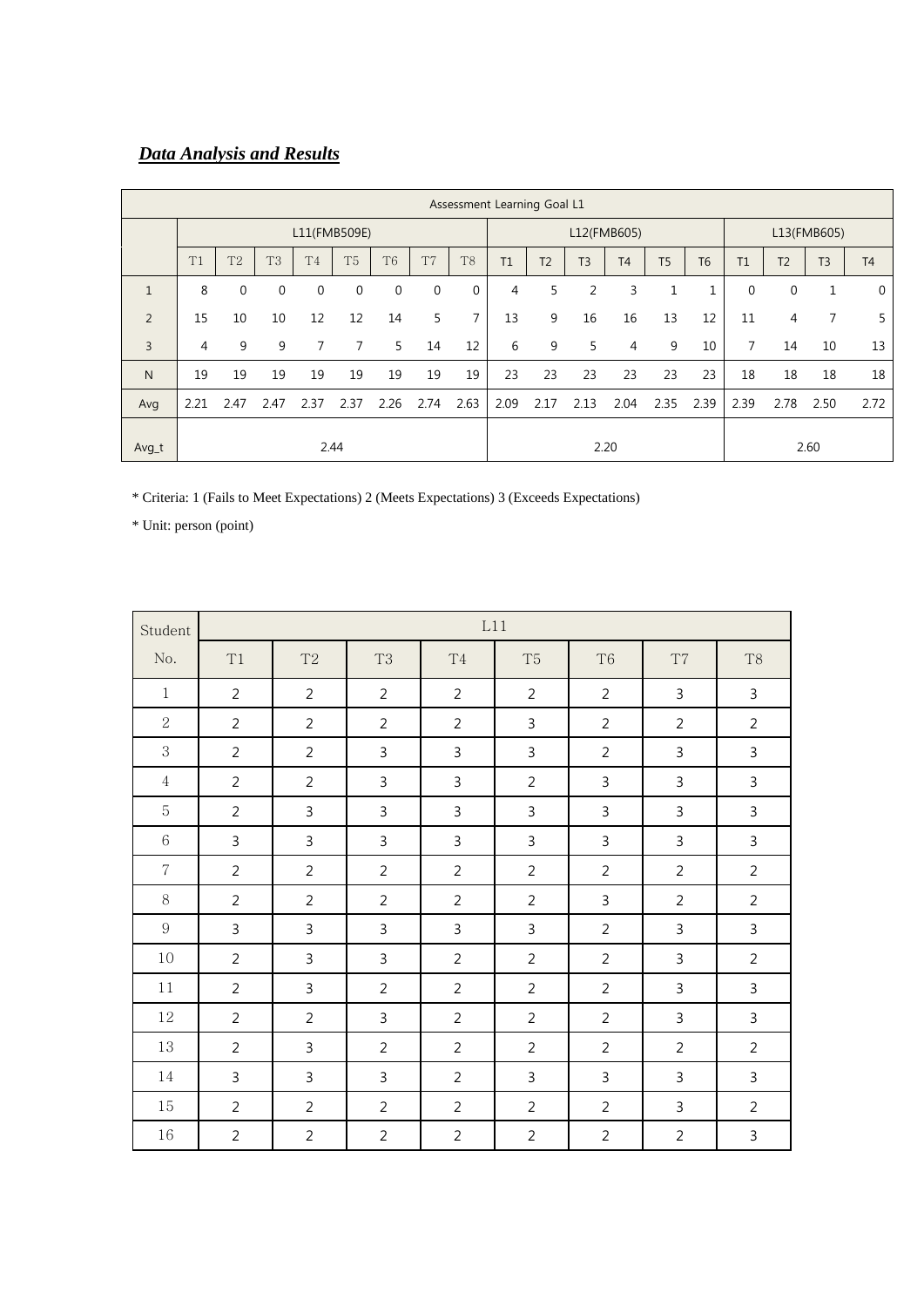| $1 \t17 \t2 \t12 \t3 \t2 \t3 \t2 \t3 \t3$ |  |                     |  |  |
|-------------------------------------------|--|---------------------|--|--|
|                                           |  | 3 3 3 3 3 3 3 4 2 3 |  |  |
| 2   3   2   2   2   2                     |  |                     |  |  |

| Student        |                |                |                | L12            |                |                |
|----------------|----------------|----------------|----------------|----------------|----------------|----------------|
| No.            | T1             | T2             | T <sub>3</sub> | T4             | T <sub>5</sub> | T <sub>6</sub> |
| $\mathbf 1$    | $\overline{2}$ | $\overline{2}$ | $\overline{2}$ | $\overline{2}$ | $\mathsf{3}$   | $\overline{3}$ |
| $\overline{2}$ | $\overline{3}$ | $\overline{3}$ | $\mathbf{3}$   | $\overline{3}$ | $\mathsf{3}$   | $\overline{3}$ |
| $\mathsf{3}$   | $\overline{2}$ | $\overline{3}$ | $\overline{2}$ | $\overline{2}$ | $\overline{3}$ | $\overline{2}$ |
| $\overline{4}$ | $\overline{3}$ | $\mathsf{3}$   | $\mathbf{3}$   | $\mathbf{3}$   | $\mathbf{3}$   | $\overline{3}$ |
| 5              | $\mathbf{1}$   | $\mathbf 1$    | $\overline{2}$ | $\mathbf 1$    | $\overline{2}$ | $\overline{2}$ |
| $\,$ 6 $\,$    | $\overline{2}$ | $\mathbf{3}$   | $\overline{2}$ | $\overline{2}$ | $\overline{2}$ | $\overline{2}$ |
| $\overline{7}$ | $\overline{3}$ | $\overline{3}$ | $\overline{2}$ | $\overline{2}$ | $\overline{3}$ | $\overline{3}$ |
| 8              | $\overline{3}$ | $\overline{3}$ | $\mathsf{3}$   | $\overline{3}$ | $\overline{3}$ | $\overline{3}$ |
| $\overline{9}$ | $\overline{2}$ | $\overline{2}$ | $\overline{2}$ | $\overline{2}$ | $\overline{3}$ | $\overline{2}$ |
| 10             | $\overline{2}$ | $\overline{2}$ | $\mathsf{3}$   | $\overline{2}$ | $\overline{2}$ | $\overline{2}$ |
| 11             | $\mathbf 1$    | $\overline{2}$ | $\overline{2}$ | $\mathbf 1$    | $\mathbf 1$    | $\overline{2}$ |
| 12             | $\overline{2}$ | $\overline{3}$ | $\overline{2}$ | $\overline{2}$ | $\overline{2}$ | $\overline{3}$ |
| 13             | $\overline{2}$ | $\mathbf 1$    | $\overline{2}$ | $\overline{2}$ | $\overline{2}$ | $\overline{2}$ |
| $14\,$         | $\overline{2}$ | $\overline{2}$ | $\overline{2}$ | $\overline{2}$ | $\overline{2}$ | $\overline{2}$ |
| 15             | $\mathbf 1$    | $\overline{2}$ | $\mathbf 1$    | $\,1$          | $\overline{2}$ | $\overline{2}$ |
| 16             | $\overline{2}$ | $\overline{2}$ | $\overline{2}$ | $\overline{2}$ | $\overline{2}$ | $\overline{2}$ |
| $17\,$         | $\overline{2}$ | $\mathbf 1$    | $\overline{2}$ | $\overline{2}$ | $\overline{2}$ | $\overline{2}$ |
| 18             | $\overline{2}$ | $\overline{2}$ | $\overline{2}$ | $\overline{2}$ | $\overline{2}$ | $\overline{3}$ |
| 19             | $\overline{2}$ | $\mathbf 1$    | $\overline{2}$ | $\overline{2}$ | $\overline{2}$ | $\overline{2}$ |
| 20             | $\overline{2}$ | $\overline{3}$ | $\overline{2}$ | $\overline{2}$ | $\overline{2}$ | $\overline{3}$ |
| 21             | $\overline{3}$ | $\overline{2}$ | $\overline{2}$ | $\overline{2}$ | $\overline{3}$ | $\overline{3}$ |
| 22             | $\mathbf 1$    | $\mathbf 1$    | $\mathbf 1$    | $\overline{2}$ | $\overline{2}$ | $\mathbf 1$    |
| 23             | $\overline{3}$ | $\overline{3}$ | $\mathsf{3}$   | $\overline{3}$ | $\overline{3}$ | $\overline{3}$ |

| Student | L <sub>13</sub> |                          |  |  |  |  |  |  |  |
|---------|-----------------|--------------------------|--|--|--|--|--|--|--|
| No.     |                 | $\overline{\phantom{a}}$ |  |  |  |  |  |  |  |
|         |                 |                          |  |  |  |  |  |  |  |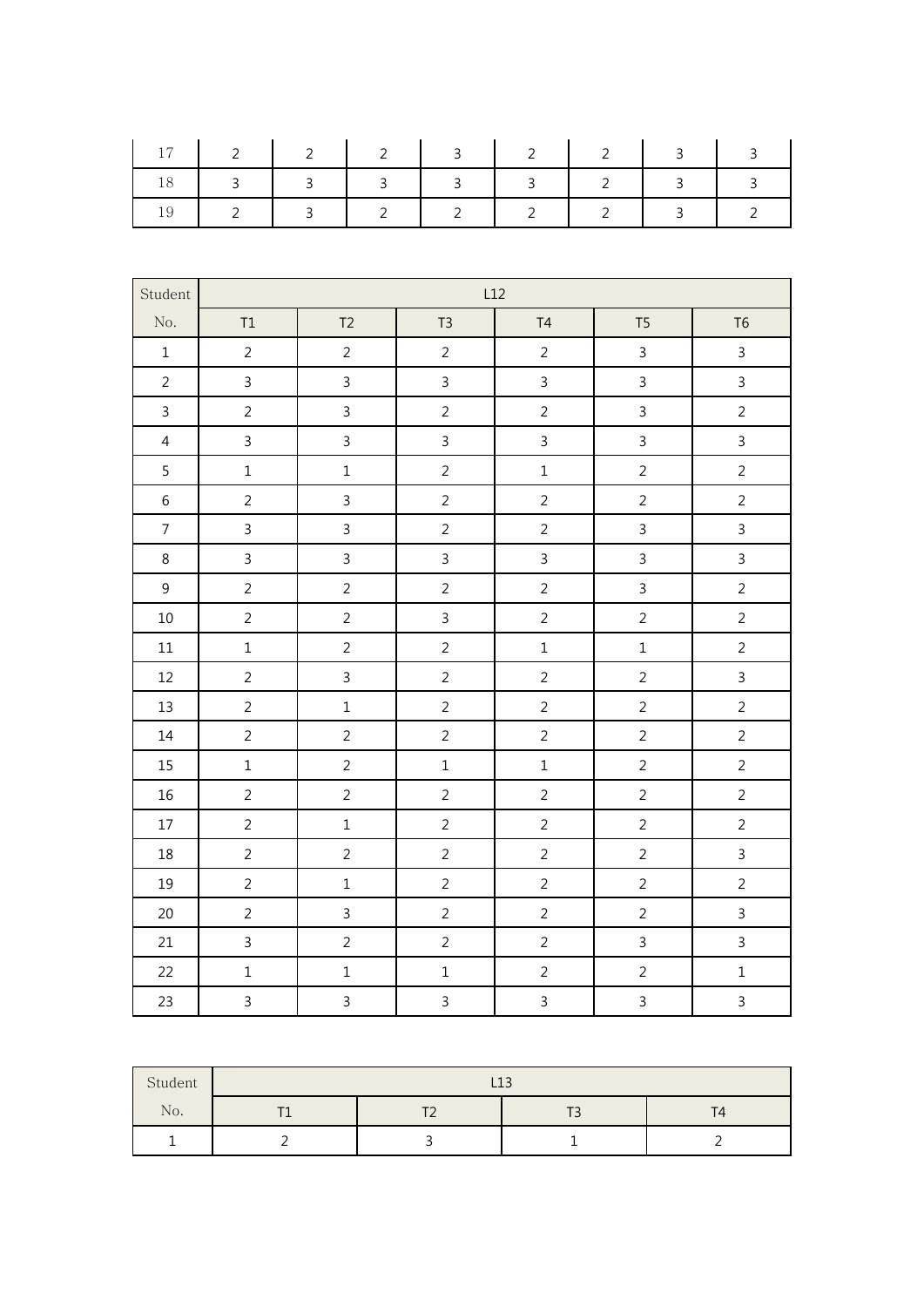| $\overline{2}$ | $\overline{2}$ | $\mathsf{3}$   | $\mathsf{3}$            | $\mathsf 3$    |
|----------------|----------------|----------------|-------------------------|----------------|
| $\mathsf{3}$   | $\overline{2}$ | $\mathsf{3}$   | $\mathsf{3}$            | $\mathsf{3}$   |
| $\overline{4}$ | $\mathbf{3}$   | $\mathbf{3}$   | $\overline{3}$          | $\mathsf{3}$   |
| 5              | $\mathbf{3}$   | $\mathsf{3}$   | $\mathsf{3}$            | $\mathbf{3}$   |
| $\,6\,$        | $\mathsf{3}$   | $\mathbf{3}$   | $\overline{3}$          | $\mathsf{3}$   |
| $\overline{7}$ | $\overline{2}$ | $\overline{2}$ | $\overline{2}$          | $\overline{2}$ |
| $\,8\,$        | $\overline{2}$ | $\mathbf{3}$   | $\overline{2}$          | $\overline{3}$ |
| $\mathsf 9$    | $\mathsf 3$    | $\mathsf{3}$   | $\overline{\mathbf{3}}$ | $\overline{3}$ |
| $10\,$         | $\overline{2}$ | $\mathsf{3}$   | $\overline{2}$          | $\overline{3}$ |
| $11\,$         | $\mathsf{3}$   | $\mathsf{3}$   | $\overline{3}$          | $\mathsf{3}$   |
| 12             | $\overline{2}$ | $\overline{3}$ | $\mathbf{3}$            | $\mathsf{3}$   |
| $13\,$         | $\overline{2}$ | $\overline{2}$ | $\overline{2}$          | $\overline{2}$ |
| $14\,$         | $\overline{2}$ | $\overline{2}$ | $\overline{c}$          | $\overline{2}$ |
| 15             | $\mathbf{3}$   | $\mathsf{3}$   | $\overline{3}$          | $\mathsf{3}$   |
| $16\,$         | $\overline{2}$ | $\mathbf{3}$   | $\overline{2}$          | $\overline{3}$ |
| $17\,$         | $\mathbf{3}$   | $\mathsf{3}$   | $\mathbf{3}$            | $\overline{3}$ |
| $18\,$         | $\overline{2}$ | $\overline{2}$ | $\overline{2}$          | $\overline{2}$ |

|                | Assessment Learning Goal L2 |                |                |           |      |                |                  |                |                |                |                |
|----------------|-----------------------------|----------------|----------------|-----------|------|----------------|------------------|----------------|----------------|----------------|----------------|
|                | L21(FMB500E)                |                |                |           |      | L22(FMB551)    |                  |                |                |                |                |
|                | T1                          | T <sub>2</sub> | T <sub>3</sub> | <b>T4</b> | T1   | T <sub>2</sub> | T <sub>3</sub>   | T <sub>4</sub> | T <sub>5</sub> | T <sub>6</sub> | T <sub>7</sub> |
| $\mathbf{1}$   | 3                           | 5              | 11             | 6         | 5    | $\mathbf 0$    | $\boldsymbol{0}$ | $\mathbf{1}$   | 6              | $\mathbf 0$    | $\Omega$       |
| $\overline{2}$ | $\overline{4}$              | 8              | 4              | 10        | 13   | 5              | 16               | 11             | 9              | 7              | 16             |
| $\overline{3}$ | 11                          | 5              | 3              | 2         | 16   | 29             | 18               | 22             | 19             | 27             | 18             |
| $\mathsf{N}$   | 18                          | 18             | 18             | 18        | 34   | 34             | 34               | 34             | 34             | 34             | 34             |
| Avg            | 2.44                        | 2.00           | 1.56           | 1.78      | 2.32 | 2.85           | 2.53             | 2.62           | 2.38           | 2.79           | 2.53           |
| Avg_t          |                             |                | 19.4           |           |      |                |                  | 2.58           |                |                |                |

\* Criteria: 1 (Fails to Meet Expectations) 2 (Meets Expectations) 3 (Exceeds Expectations)

| Student       | $\sim$<br>---            |                |                          |   |  |  |  |
|---------------|--------------------------|----------------|--------------------------|---|--|--|--|
| $\sim$ $\sim$ | $\overline{\phantom{a}}$ | $\overline{f}$ | $\overline{r}$           | T |  |  |  |
| No.           |                          | -              | $\overline{\phantom{a}}$ | ∸ |  |  |  |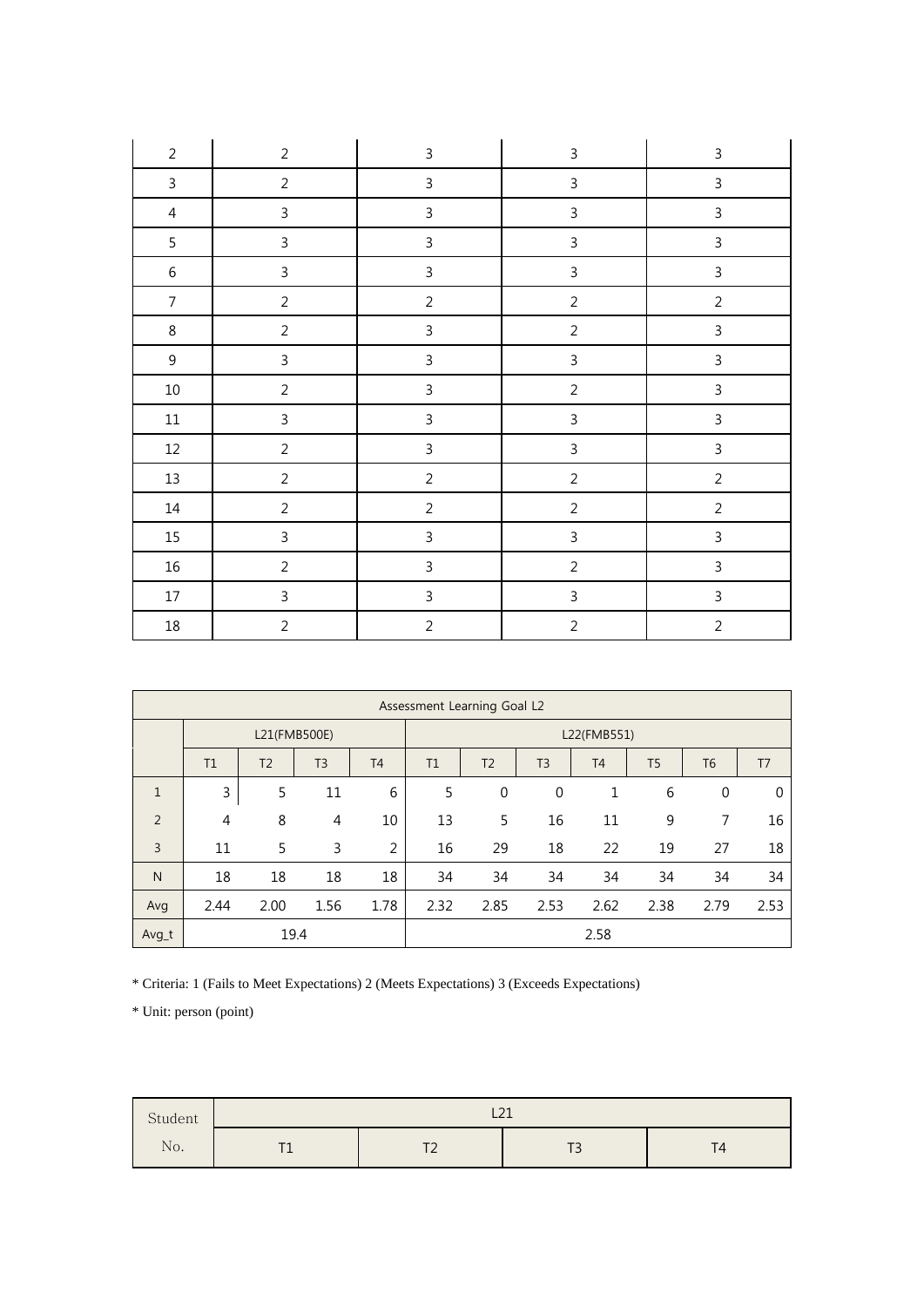| $\mathbf 1$    | $\mathsf 3$    | $\overline{2}$ | $\mathbf{3}$   | $\mathsf{3}$   |
|----------------|----------------|----------------|----------------|----------------|
| $\overline{2}$ | $\mathsf{3}$   | $\overline{2}$ | $\mathbf 1$    | $\overline{2}$ |
| $\mathbf{3}$   | $\mathsf{3}$   | $\mathbf{3}$   | $\overline{2}$ | $\overline{2}$ |
| $\overline{4}$ | $\mathsf{3}$   | $\mathbf{3}$   | $\mathbf 1$    | $\mathbf 1$    |
| 5              | 3              | $\mathbf 1$    | $\overline{3}$ | $\sqrt{2}$     |
| $\,6\,$        | $\mathsf 3$    | $\overline{3}$ | $\overline{2}$ | $\sqrt{2}$     |
| $\overline{7}$ | $\mathsf{3}$   | $\overline{2}$ | $\overline{3}$ | $\overline{2}$ |
| $\,8\,$        | $\mathbf 1$    | $\mathbf 1$    | $\,1\,$        | $\overline{3}$ |
| $9\,$          | $\overline{2}$ | $\overline{2}$ | $\overline{2}$ | $\overline{2}$ |
| $10\,$         | $\overline{2}$ | $\overline{2}$ | $\mathbf 1$    | $\overline{2}$ |
| $11\,$         | $\mathbf 1$    | $\mathbf 1$    | $\mathbf 1$    | $\mathbf 1$    |
| $12\,$         | $\mathbf 1$    | $\mathbf 1$    | $\mathbf 1$    | $\mathbf 1$    |
| $13\,$         | $\mathsf{3}$   | $\mathfrak{Z}$ | $\mathbf 1$    | $\mathbf 1$    |
| $14\,$         | $\overline{2}$ | $\mathbf 1$    | $\mathbf 1$    | $\mathbf 1$    |
| $15\,$         | $\mathsf{3}$   | $\overline{2}$ | $\mathbf 1$    | $\overline{2}$ |
| $16\,$         | $\overline{2}$ | $\sqrt{2}$     | $\mathbf 1$    | $\mathbf 1$    |
| $17\,$         | 3              | $\mathsf{3}$   | $\overline{c}$ | $\sqrt{2}$     |
| $18\,$         | $\mathsf{3}$   | $\overline{2}$ | $\mathbf 1$    | $\overline{2}$ |

| Student        |                | L22            |                |                |                |                |                |  |
|----------------|----------------|----------------|----------------|----------------|----------------|----------------|----------------|--|
| No.            | T1             | T <sub>2</sub> | T <sub>3</sub> | T <sub>4</sub> | T <sub>5</sub> | T <sub>6</sub> | T7             |  |
| $\mathbf 1$    | 3              | $\,3$          | 3              | 3              | 3              | 3              | 3              |  |
| $\overline{2}$ | 3              | $\,3$          | 3              | 3              | 3              | 3              | 3              |  |
| 3              | 3              | 3              | 3              | 3              | 3              | 3              | 3              |  |
| $\overline{4}$ | $\sqrt{3}$     | $\,3$          | $\mathbf{3}$   | 3              | $\,3$          | 3              | 3              |  |
| 5              | 3              | $\,3$          | 3              | 3              | $\overline{2}$ | 3              | 3              |  |
| 6              | $\overline{2}$ | 3              | 3              | 3              | 3              | 3              | 3              |  |
| $\overline{7}$ | 3              | 3              | $\overline{2}$ | 3              | 3              | 3              | $\overline{2}$ |  |
| 8              | 3              | $\,3$          | 3              | 3              | $\overline{2}$ | 3              | 3              |  |
| 9              | $\overline{2}$ | 3              | 3              | 3              | 3              | 3              | 3              |  |
| 10             | 3              | 3              | $\overline{2}$ | 3              | 3              | 3              | $\overline{2}$ |  |
| 11             | $\sqrt{2}$     | $\sqrt{3}$     | 3              | 3              | $\,3$          | 3              | 3              |  |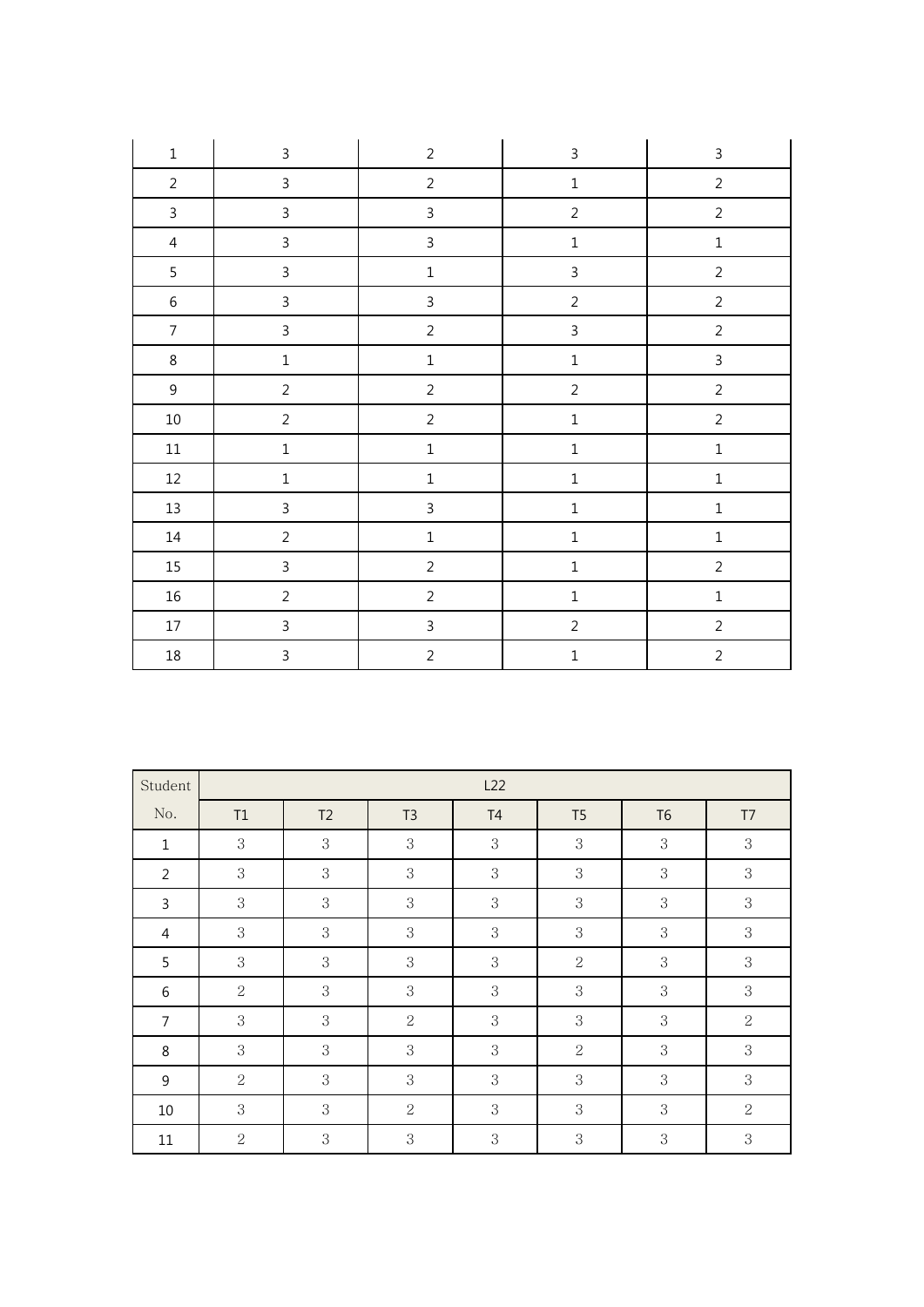| 12     | $\sqrt{2}$     | 3              | $\sqrt{2}$     | $\sqrt{2}$     | 3              | $\,3$          | $\,2$          |
|--------|----------------|----------------|----------------|----------------|----------------|----------------|----------------|
| 13     | 3              | $\overline{2}$ | $\sqrt{2}$     | 3              | $\overline{2}$ | $\sqrt{2}$     | $\sqrt{2}$     |
| $14\,$ | 3              | 3              | $\overline{2}$ | 3              | 3              | 3              | $\overline{2}$ |
| 15     | $\overline{2}$ | 3              | 3              | $\sqrt{2}$     | $\overline{2}$ | 3              | 3              |
| 16     | $\overline{2}$ | $\overline{2}$ | 3              | $\overline{2}$ | $\overline{2}$ | $\overline{2}$ | $\mathbf{3}$   |
| 17     | 3              | 3              | $\overline{2}$ | 3              | 3              | 3              | $\overline{2}$ |
| 18     | $\sqrt{2}$     | 3              | $\mathbf{3}$   | 3              | 3              | $\overline{2}$ | 3              |
| 19     | 3              | 3              | $\overline{2}$ | 3              | 3              | $\overline{2}$ | $\overline{2}$ |
| 20     | 3              | 3              | $\mathbf{3}$   | 3              | 3              | 3              | 3              |
| 21     | $\sqrt{2}$     | 3              | $\sqrt{2}$     | $\mathbf{3}$   | $\sqrt{3}$     | $\,3$          | $\overline{2}$ |
| 22     | $\mathbf{3}$   | 3              | $\mathbf{3}$   | 3              | $\overline{3}$ | 3              | $\mathbf{3}$   |
| 23     | $\sqrt{2}$     | 3              | $\sqrt{2}$     | $\overline{2}$ | 3              | 3              | $\overline{2}$ |
| 24     | $\overline{2}$ | $\overline{2}$ | $\sqrt{2}$     | 3              | $\sqrt{2}$     | $\sqrt{2}$     | $\overline{2}$ |
| 25     | 3              | 3              | $\sqrt{2}$     | 3              | $\,1$          | 3              | $\overline{2}$ |
| 26     | $\sqrt{2}$     | 3              | 3              | $\sqrt{2}$     | $\sqrt{2}$     | 3              | 3              |
| 27     | $\sqrt{2}$     | $\overline{2}$ | $\mathbf 3$    | $\overline{2}$ | $\overline{2}$ | $\sqrt{2}$     | 3              |
| 28     | $\,1$          | 3              | $\sqrt{2}$     | 3              | $\mathbf{3}$   | 3              | $\overline{2}$ |
| 29     | $\,1$          | 3              | $\sqrt{2}$     | $\overline{2}$ | $\,1$          | $\,3\,$        | $\overline{2}$ |
| 30     | $\,1$          | 3              | $\mathbf{3}$   | $\overline{2}$ | $\,1$          | $\,3$          | $\mathbf{3}$   |
| 31     | $\,1$          | $\mathbf{3}$   | $\mathbf{3}$   | $\sqrt{2}$     | $\,1$          | $\,3$          | $\mathbf{3}$   |
| 32     | $\,1$          | 3              | $\sqrt{2}$     | $\sqrt{2}$     | $\,1$          | $\,3$          | $\overline{2}$ |
| 33     | $\mathbf{3}$   | $\sqrt{2}$     | $\sqrt{2}$     | $\mathbf{1}$   | $\overline{2}$ | $\sqrt{2}$     | $\sqrt{2}$     |
| $34\,$ | $\sqrt{2}$     | $\overline{3}$ | $\sqrt{2}$     | $\sqrt{2}$     | $\,1$          | $\,3$          | $\overline{2}$ |

| Assessment Learning Goal L3 |                                                                                   |    |    |          |             |                |        |             |    |
|-----------------------------|-----------------------------------------------------------------------------------|----|----|----------|-------------|----------------|--------|-------------|----|
|                             | L31(FMB692)                                                                       |    |    |          | L32(FMB902) |                |        | L33(FMB693) |    |
|                             | T <sub>2</sub><br>T3<br><b>T4</b><br>T <sub>3</sub><br>T1<br>T <sub>2</sub><br>T1 |    |    |          | T1          | T <sub>2</sub> |        |             |    |
|                             |                                                                                   |    |    | $\Omega$ |             | 0              | 0      |             |    |
| $\mathcal{P}$               | 2                                                                                 |    |    | ∍        |             |                | ำ<br>∠ |             |    |
| 3                           | 11                                                                                | 11 | 11 | 11       | 6           |                | 6      | 18          | 18 |
| N                           | 13                                                                                | 13 | 13 | 13       | o           | 8              | 8      | 23          |    |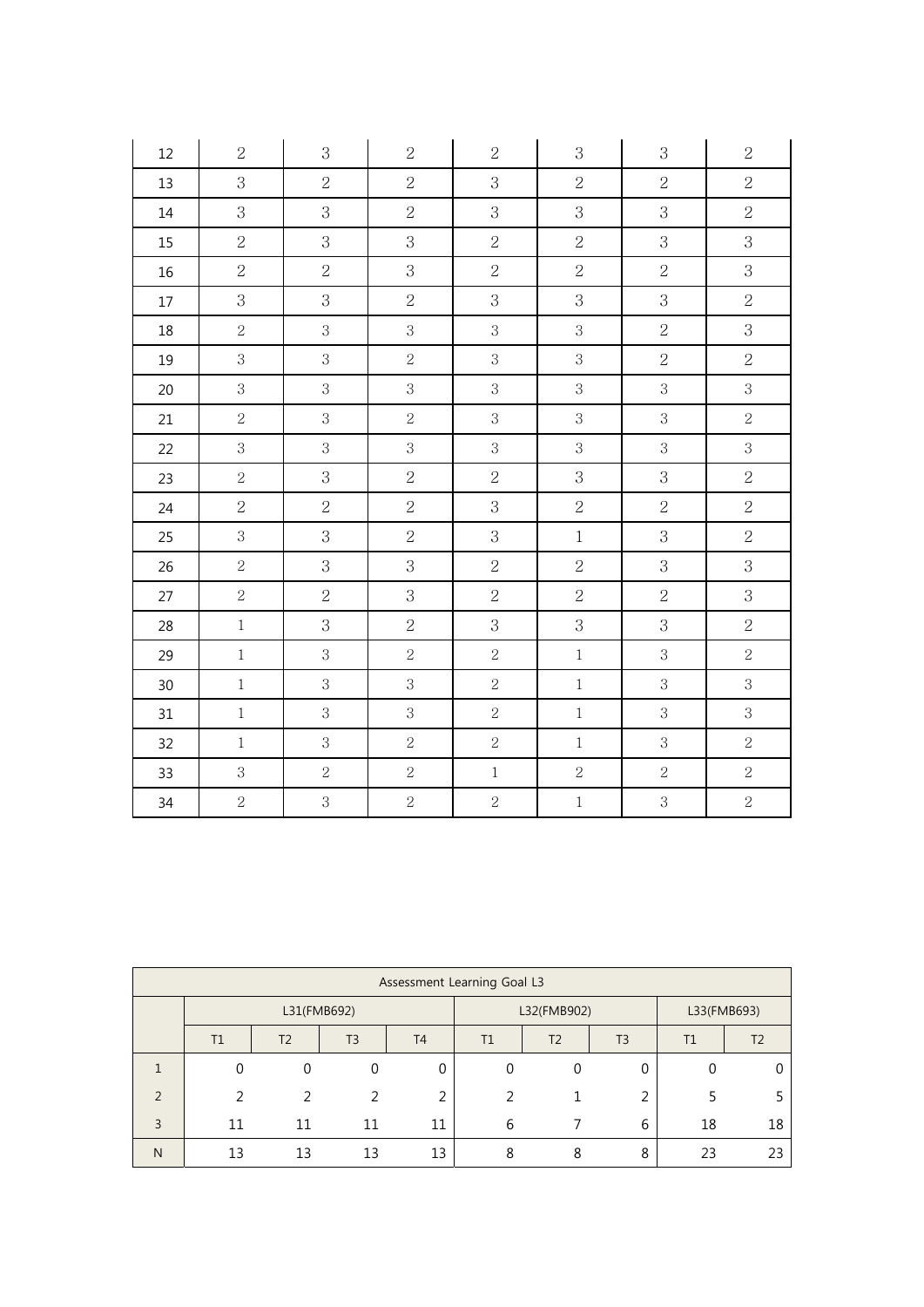| Avg   | 2.85 | ם ס<br>2.03 | つまち<br>د 2.0 | 2.85 | .7 <sub>F</sub><br>ر ، ے | 2.88       | 2.75 | 2.78 | 2.78 |
|-------|------|-------------|--------------|------|--------------------------|------------|------|------|------|
| Avg_t |      | 2.85        |              |      |                          | 70<br>2.19 |      | 2.78 |      |

\* Criteria: 1 (Fails to Meet Expectations) 2 (Meets Expectations) 3 (Exceeds Expectations)

| Student        |                | L31            |                |                |  |  |  |  |  |
|----------------|----------------|----------------|----------------|----------------|--|--|--|--|--|
| No.            | $\mathsf{T1}$  | T2             | $T3$           | $\mathsf{T}4$  |  |  |  |  |  |
| $\,1\,$        | $\mathsf{3}$   | $\mathsf{3}$   | $\mathsf{3}$   | 3              |  |  |  |  |  |
| $\overline{2}$ | $\mathsf{3}$   | $\mathbf{3}$   | $\mathsf{3}$   | 3              |  |  |  |  |  |
| $\mathbf{3}$   | $\mathbf{3}$   | $\mathsf{3}$   | $\mathsf 3$    | 3              |  |  |  |  |  |
| $\overline{4}$ | $\mathsf{3}$   | $\mathsf{3}$   | $\mathsf 3$    | 3              |  |  |  |  |  |
| 5              | $\mathbf{3}$   | $\mathsf{3}$   | $\mathsf{3}$   | 3              |  |  |  |  |  |
| $\,6\,$        | $\mathsf{3}$   | $\mathsf 3$    | $\mathsf 3$    | 3              |  |  |  |  |  |
| $\overline{7}$ | $\overline{2}$ | $\overline{2}$ | $\overline{2}$ | $\overline{2}$ |  |  |  |  |  |
| $\,8\,$        | $\sqrt{2}$     | 3              | $\sqrt{2}$     | 3              |  |  |  |  |  |
| $9\,$          | $\,3$          | 3              | $\,3$          | $\,3$          |  |  |  |  |  |
| $10\,$         | $\,3$          | 3              | $\,3$          | 3              |  |  |  |  |  |
| $11\,$         | $\mathbf 3$    | 3              | $\,3$          | $\,3$          |  |  |  |  |  |
| 12             | $\,3$          | $\overline{2}$ | $\,3$          | $\overline{2}$ |  |  |  |  |  |
| $13\,$         | 3              | 3              | $\,3$          | 3              |  |  |  |  |  |

| Student        | L32 |                |                |  |  |  |  |
|----------------|-----|----------------|----------------|--|--|--|--|
| No.            | T1  | T <sub>2</sub> | T <sub>3</sub> |  |  |  |  |
| 1              |     | ς              | ς              |  |  |  |  |
| 2              | า   |                | ว              |  |  |  |  |
| ∍              |     | ς              | ς              |  |  |  |  |
| $\overline{4}$ | ר   | ੨              | C              |  |  |  |  |
|                |     |                |                |  |  |  |  |
| 6              |     |                | ς              |  |  |  |  |
|                |     |                | ς              |  |  |  |  |
| 8              |     |                |                |  |  |  |  |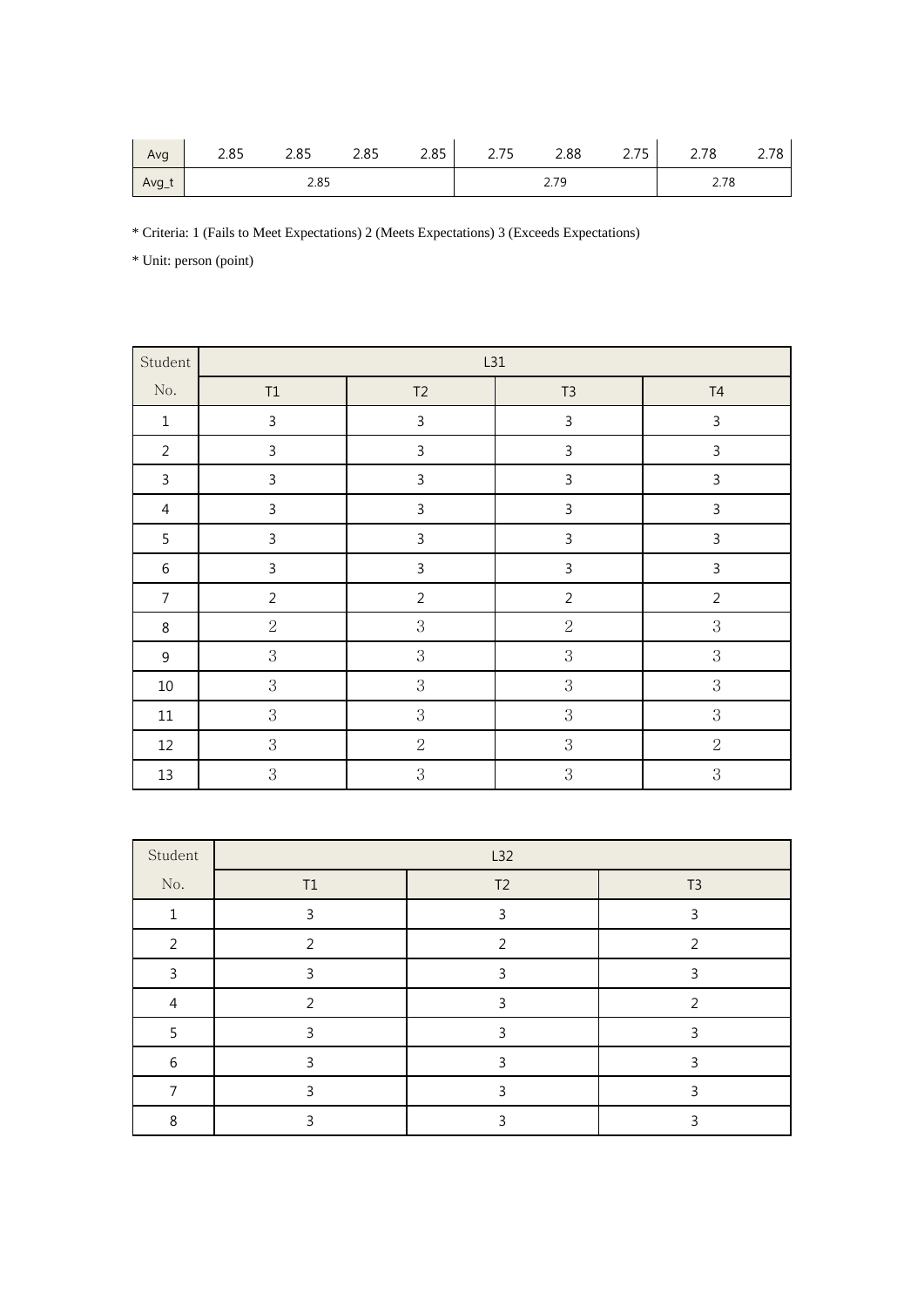|                  |                | L33            |  |  |
|------------------|----------------|----------------|--|--|
| Student No.      | $\mathsf{T1}$  | T2             |  |  |
| $\mathbf 1$      | $\overline{3}$ | $\mathbf{3}$   |  |  |
| $\overline{2}$   | $\overline{3}$ | $\overline{3}$ |  |  |
| $\mathsf{3}$     | $\mathsf{3}$   | $\overline{2}$ |  |  |
| $\overline{4}$   | $\overline{3}$ | $\overline{3}$ |  |  |
| 5                | $\mathfrak{Z}$ | $\overline{3}$ |  |  |
| $\boldsymbol{6}$ | $\mathsf{3}$   | $\overline{3}$ |  |  |
| $\overline{7}$   | $\mathsf{3}$   | $\overline{3}$ |  |  |
| 8                | $\mathsf{3}$   | $\overline{3}$ |  |  |
| $\mathsf{g}\,$   | $\mathsf{3}$   | $\overline{3}$ |  |  |
| $10\,$           | $\overline{2}$ | $\overline{2}$ |  |  |
| $11\,$           | $\mathsf{3}$   | $\overline{3}$ |  |  |
| $12\,$           | $\mathfrak{Z}$ | $\overline{3}$ |  |  |
| $13\,$           | $\mathbf{3}$   | $\overline{3}$ |  |  |
| 14               | $\mathbf{3}$   | $\mathsf{3}$   |  |  |
| $15\,$           | $\sqrt{2}$     | $\overline{2}$ |  |  |
| $16\,$           | $\overline{2}$ | $\overline{2}$ |  |  |
| $17\,$           | $\mathsf{3}$   | $\mathsf{3}$   |  |  |
| $18\,$           | $\mathsf{3}$   | $\overline{3}$ |  |  |
| 19               | $\mathbf{3}$   | $\overline{3}$ |  |  |
| $20\,$           | $\mathbf{3}$   | $\overline{3}$ |  |  |
| 21               | $\mathfrak{Z}$ | $\mathsf{3}$   |  |  |
| 22               | $\overline{2}$ | $\overline{2}$ |  |  |
| 23               | $\overline{2}$ | $\overline{3}$ |  |  |

|               | Assessment Learning Goal L4                                    |    |    |    |    |                |   |  |
|---------------|----------------------------------------------------------------|----|----|----|----|----------------|---|--|
|               | L42(FMB558)<br>L41(FMB558)                                     |    |    |    |    |                |   |  |
|               | T2<br>T <sub>3</sub><br>T <sub>5</sub><br>T1<br>T <sub>4</sub> |    |    |    | T1 | T <sub>2</sub> |   |  |
|               |                                                                |    |    |    | 6  |                |   |  |
| $\mathcal{D}$ | 24                                                             | 24 | 29 | 24 | 17 |                | 6 |  |
| 3             | 15                                                             | 15 | ጸ  | 14 | 18 |                |   |  |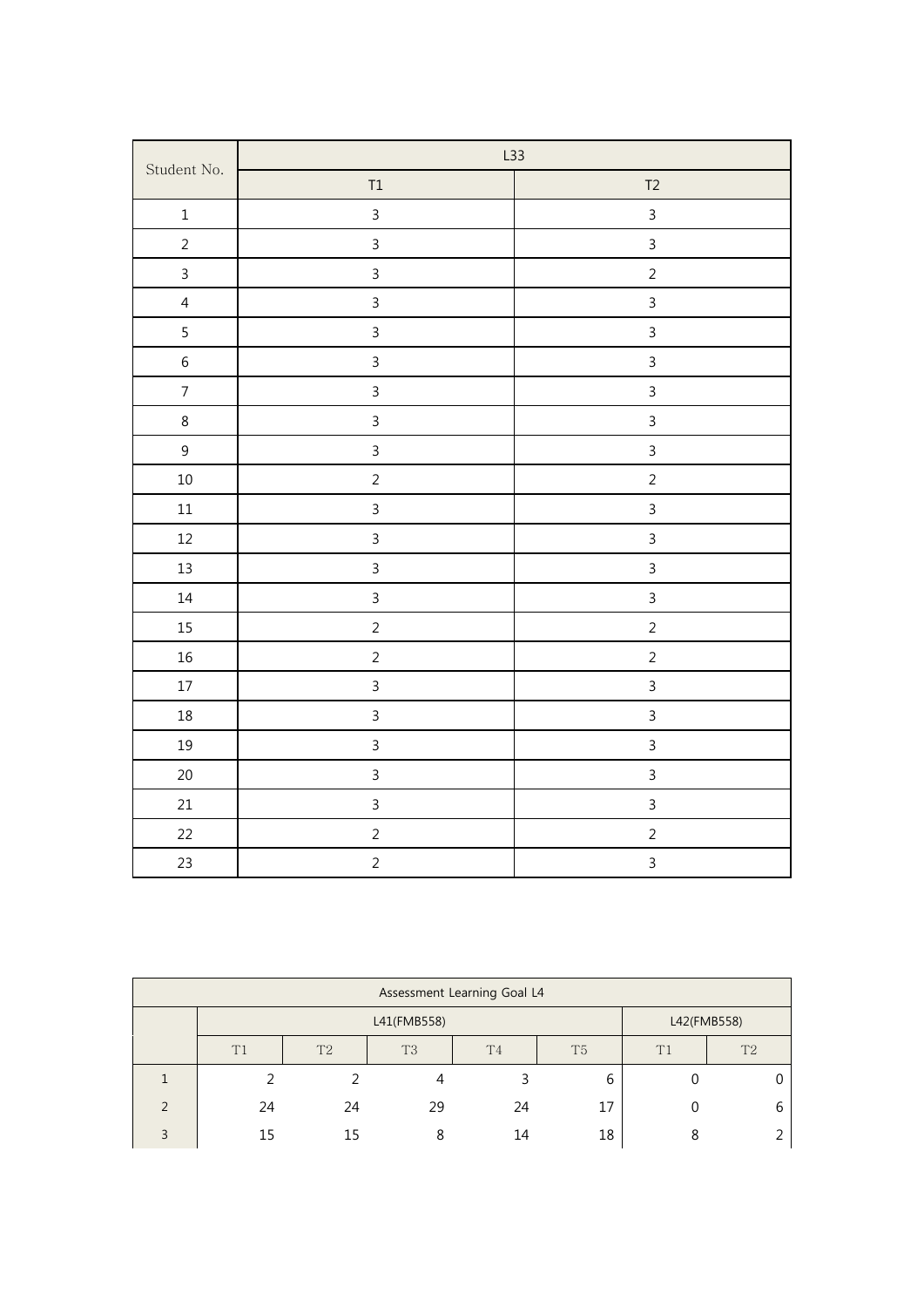| N     | 41          | 4⊥   | 41   | 41   | 41   |      | Ŏ    |
|-------|-------------|------|------|------|------|------|------|
| Avg   | 232<br>ے بے | 2.32 | 2.10 | 2.27 | 2.29 | 3.00 | 2.25 |
| Avg_t |             |      | 2.26 |      |      |      | 2.63 |

\* Criteria: 1 (Fails to Meet Expectations) 2 (Meets Expectations) 3 (Exceeds Expectations)

| Student                  |                |                | $\mbox{L}41$   |                |                |
|--------------------------|----------------|----------------|----------------|----------------|----------------|
| $\rm No.$                | T1             | T2             | T <sub>3</sub> | $\mathrm{T}4$  | T <sub>5</sub> |
| $\,1$                    | $\sqrt{2}$     | $\sqrt{2}$     | $\sqrt{2}$     | 3              | $\overline{2}$ |
| $\overline{2}$           | $\overline{2}$ | $\overline{2}$ | $\overline{2}$ | $\overline{2}$ | $\mathbf 1$    |
| $\overline{3}$           | $\overline{2}$ | $\overline{2}$ | $\overline{2}$ | $\overline{2}$ | $\overline{2}$ |
| $\,4\,$                  | $\overline{2}$ | $\overline{3}$ | $\overline{1}$ | $\overline{3}$ | $\overline{2}$ |
| $\overline{5}$           | $\sqrt{2}$     | $\sqrt{2}$     | $\sqrt{2}$     | 3              | $\mathbf 1$    |
| $\,6\,$                  | $\overline{2}$ | $\overline{2}$ | $\overline{2}$ | $\overline{2}$ | $\overline{2}$ |
| $\overline{\mathcal{C}}$ | $\overline{3}$ | $\mathbf{3}$   | $\sqrt{2}$     | $\overline{2}$ | $\overline{3}$ |
| $8\,$                    | $\overline{2}$ | $\overline{2}$ | $\overline{2}$ | $\overline{3}$ | $\overline{2}$ |
| $\,9$                    | $\overline{2}$ | $\overline{3}$ | $\overline{3}$ | 3              | $\overline{3}$ |
| 10                       | $\overline{2}$ | $\overline{3}$ | $\,1$          | $\overline{2}$ | $\overline{2}$ |
| $1\,1$                   | $\overline{2}$ | $\overline{3}$ | $\overline{2}$ | 3              | $\overline{3}$ |
| $12\,$                   | $\overline{3}$ | $\mathbf{3}$   | $\mathbf{3}$   | $\overline{3}$ | $\overline{2}$ |
| 13                       | 3              | $\overline{2}$ | 3              | $\overline{2}$ | $\overline{3}$ |
| 14                       | $\sqrt{2}$     | $\,1$          | $\sqrt{2}$     | $\overline{2}$ | $\overline{3}$ |
| $15\,$                   | $\overline{2}$ | $\overline{2}$ | $\overline{2}$ | $\overline{2}$ | $\overline{2}$ |
| 16                       | $\overline{2}$ | $\overline{2}$ | $\overline{2}$ | $\overline{2}$ | $\overline{3}$ |
| 17                       | $\overline{3}$ | $\overline{2}$ | $\sqrt{2}$     | $\overline{2}$ | $\overline{2}$ |
| 18                       | $\overline{2}$ | $\sqrt{2}$     | $\overline{2}$ | $\overline{2}$ | $\overline{3}$ |
| 19                       | $\overline{3}$ | $\overline{3}$ | $\overline{3}$ | $\overline{3}$ | $\overline{3}$ |
| 20                       | 3              | $\overline{2}$ | $\overline{2}$ | $\overline{2}$ | $\,3$          |
| 21                       | $\overline{3}$ | $\overline{2}$ | $\overline{2}$ | $\overline{2}$ | $\overline{2}$ |
| $22\,$                   | $\,1$          | $\,1$          | $\mathbf 1$    | $\,1$          | $\mathbf{1}$   |
| 23                       | $\,1$          | $\sqrt{2}$     | $\sqrt{2}$     | $\mathbf{1}$   | $\,1$          |
| 24                       | 3              | $\overline{2}$ | $\overline{2}$ | $\sqrt{2}$     | $\overline{3}$ |
| 25                       | $\overline{3}$ | $\overline{2}$ | $\overline{2}$ | $\overline{2}$ | $\overline{3}$ |